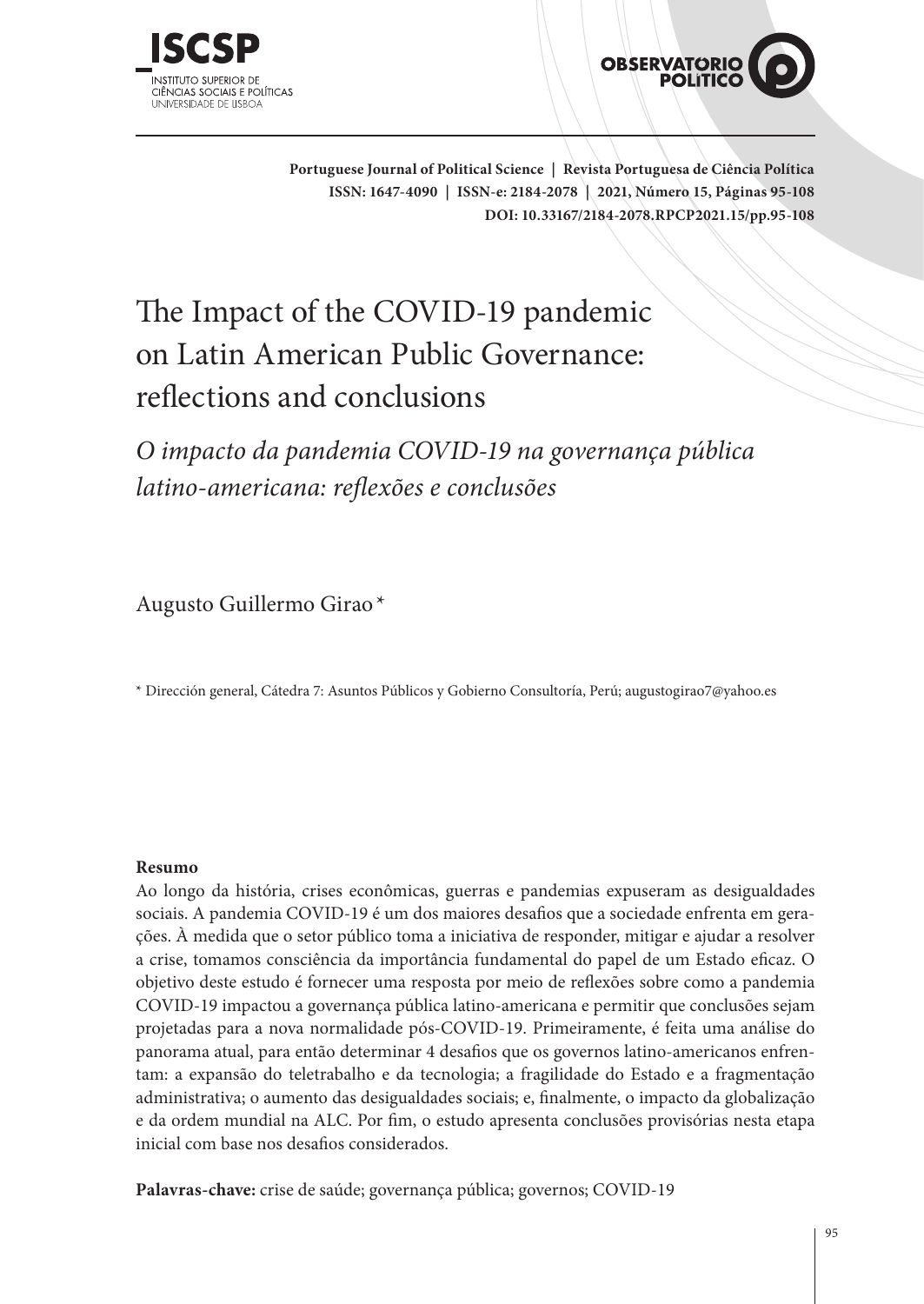#### **Abstract**

Throughout history, economic crises, wars and pandemics have exposed social inequalities. The COVID-19 pandemic is one of the greatest challenges facing society in generations. As the public sector takes the initiative to respond to mitigate, and help resolve the crisis, we become aware of the fundamental importance of the role of an effective state. The purpose of this study is to provide a response, by way of reflections, on how the COVID-19 pandemic has impacted on Latin American public governance and to allow conclusions to be projected towards the new post-COVID-19 normality. First, an analysis of the current panorama is carried out, to then determine 4 challenges that Latin American governments are facing: the expansion of telework and technology; the weakness of the state and administrative fragmentation; the increase in social inequalities; and finally, the impact of globalization and the world order in LAC. Finally, the research presents provisional conclusions in this initial stage based on the challenges considered.

**Keywords:** health crisis; public governance; governments; COVID-19

#### **1. Introduction**

The present work begins currently when the whole world is living under confinement due to the current health crisis which has radically transformed our living conditions. Likewise, it has brought multiple consequences, not only in Latin America and the Caribbean (LAC), but also worldwide, such as health, economic and social problems.

On April 12, 1959, during a speech in Indianapolis, John F. Kennedy used the Chinese term 危机 *(WeiJi)* translated as *"crisis",* which is made up of two characters: one means danger and the other, opportunity. In his 1947 novel The Plague, Albert Camus points out that the plague has a beneficial action, which opens the eyes, which makes one think!

Both examples are quoted due to difficult times we are experiencing worldwide, but we must see this crisis as an opportunity to review and reformulate a series of paradigms that have been sustained without any favorable perspective for good public governance and thus be able to move forward.

This situation represents a great challenge for the governments of LAC, which have tried to face the current health crisis quickly and cautiously in order to provide protection to their citizens and also to be able to contain the spread of COVID 19, whose outbreak in the region began on February 26 in Sao Paulo, Brazil.

A research report of United Nations (2020) *"Policy brief: the impact of COVID-19 on Latin America and the Caribbean"*, indicates that the present pandemic will bring devastating consequences both of an economic, health and social nature for the countries of LAC, whose health systems are fragile and where there is great inequality in the distribution of income and access to resources and a prevailing informality.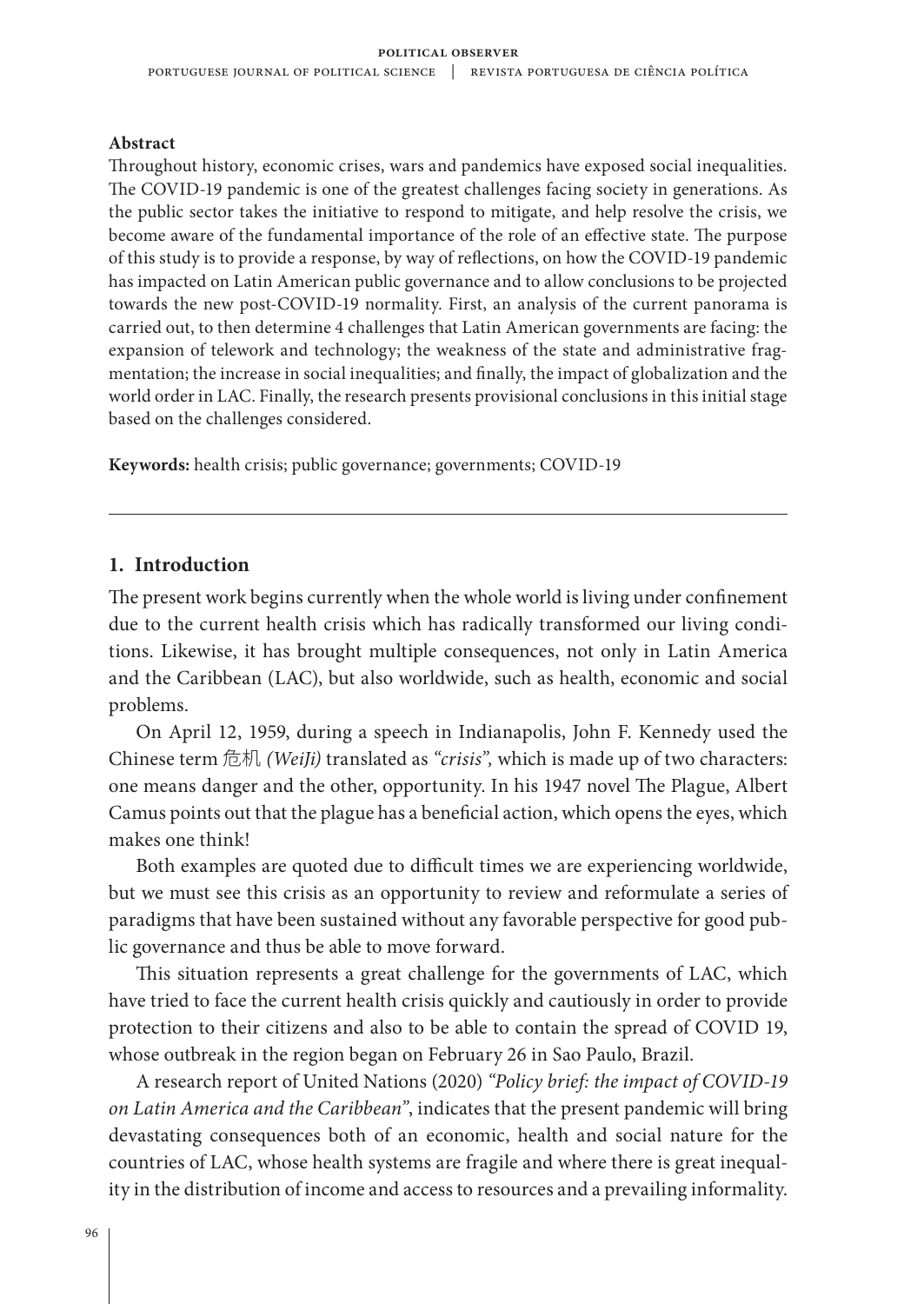The purpose of this work is to describe, by way of reflections, how the COVID-19 pandemic has impacted on Latin American public governance, and to allow the projecting of conclusions towards the new post-COVID-19 normality

To achieve this, in the first section, we describe the current situation, as well as address the issue of public governance. In the second section, we describe the challenges that LAC governments already face in the exercise of good public governance, such as: the expansion of telework and technology; the weakness of the state and administrative fragmentation; the increase in social inequalities; and the impact of globalization and the world order in LAC. Finally, we provide conclusions on the actions of governments for effective governance towards the new post-COVID-19 normal.

## **2. Current situation and Governance**

The capitalism, prevailing system of world order, which we believed to be all powerful, has been vulnerable during this time. This is not the first time in its history that capitalism has faced such a crisis. The Great Depression of the 1930s was an example. In times of crisis, such as the current COVID-19 pandemic and its economic, health and social repercussions; public governance is of vital importance.

We can point out that there seems to be a return to the Welfare State, since many LAC governments have demonstrated their limited capacity to face the current health crisis and have chosen to apply state intervention measures, such as social, health and economic benefit policies, to alleviate the impact of COVID-19.

Major crises strike at the core of democracy and governance and therefore pose challenges not only to capacity, but also to the accountability, legitimacy, representation, and ability of citizens to meet their demands for effective way (Dahl & Tufte 1973). Governance arrangements play a key role in countries' immediate responses and are important both for recovery and for building a "new normal" after the post-crisis.

Governance capacity includes formal structural and procedural features of the governmental administrative apparatus but also informal elements, that is, how these features work in practice. (Christensen et al., 2016, p. 888). For the purpose of this work, we will define governance as the relations of cooperation and coordination through mixed networks, both public and private, between state (State) and non-state (private sector and civil society) actors for the achievement of the common good.

We can point out that every health emergency constitutes a significant test for the government and its management capacity to handle it, which urgently requires a public governance mechanism with the participation of civil society actors. Likewise, the immediate responses that governments need to carry out involve the development of agile and adaptive governance. Agile governance is geared towards methods to respond to uncertainties stemming from  $a$  — usually natural — environment. On the other hand, adaptivity has a more systemic slant, and can change the environment as well. Adaptivity enhances a government's capacity to deal with change, while protecting society from instability (Janssen & van der Voort, 2020).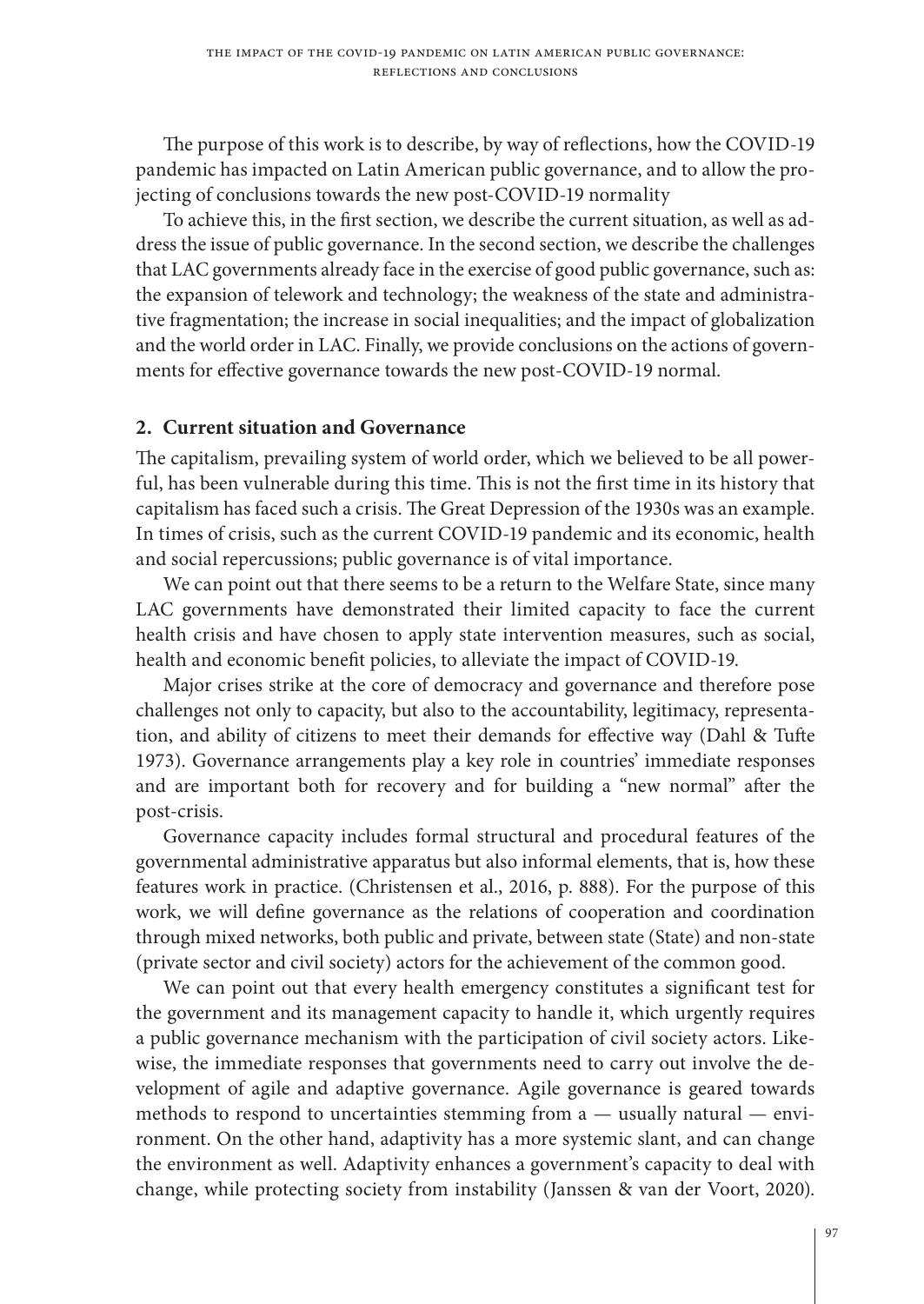LAC governments have had to adapt quickly to confront and slow the spread of the COVID-19 pandemic.

According to a research report of the Organisation for Economic Cooperation and Development (OECD) (2020) entitled *"Covid-19 in Latin America and the Caribbean: Overview of government responses to the crisis",* governments will have to change public policies and services to respond to the derived needs of COVID-19 after this one. Now more than ever. it is extremely important to have political coherence since the current crisis has accentuated the value of the digital transformation of the public sectors and governments to ensure continuity in the provision of public services and government functions. In order for post-crisis policies and public service packages to be inclusive and respond to the real needs of people, LAC countries need to put in place participation mechanisms to create a virtuous feedback loop, take advantage of intelligence collective and respond to the needs of the silent majority. Likewise, a research report by the Council of Europe (2020) indicates that the effectiveness of the response to the COVID-19 emergency greatly depends on the level of coordination and cooperation between the different actors involved. It also depends on the active participation of civil society, as regards not only the respect of confinement measures but also the direct involvement in voluntary work aimed at sustaining the response effort.

## **3. Challenges**

Tackling grand challenges requires revitalizing private and public investment, innovation, and collaboration. It is not about more state or less state, but a different type of state: one that is able to act as an investor of first resort, catalyzing new types of growth, and in so doing crowd in private-sector investment and innovation—these are in essence functions about expectations about future growth areas. This requires a new form of collaboration between state and business and is more about picking the willing than picking winners (Mazzucato, 2013).

Regarding the reactions of governments to this crisis, on the dark side, it could become an economic crisis of global dimensions and a long-lasting reversal of globalization. On the bright side, it could be the moment when policymakers manage a common crisis response. They might even manage to rebuild some trust and create a cooperative spirit that helps humanity tackle other common threats like climate change (Baldwin & Weder di Mauro, 2020).

LAC governments are being put to the test as they fight and experience the spread of COVID-19, addressing political challenges in different ways. COVID-19 seems to present new challenges for LAC governments, which will have consequences of various kinds, which will require governmental responses at multiple levels of governance.

Based on what has been discussed, a question arises: *How has the COVID-19 pandemic impacted on the public governance of LAC?*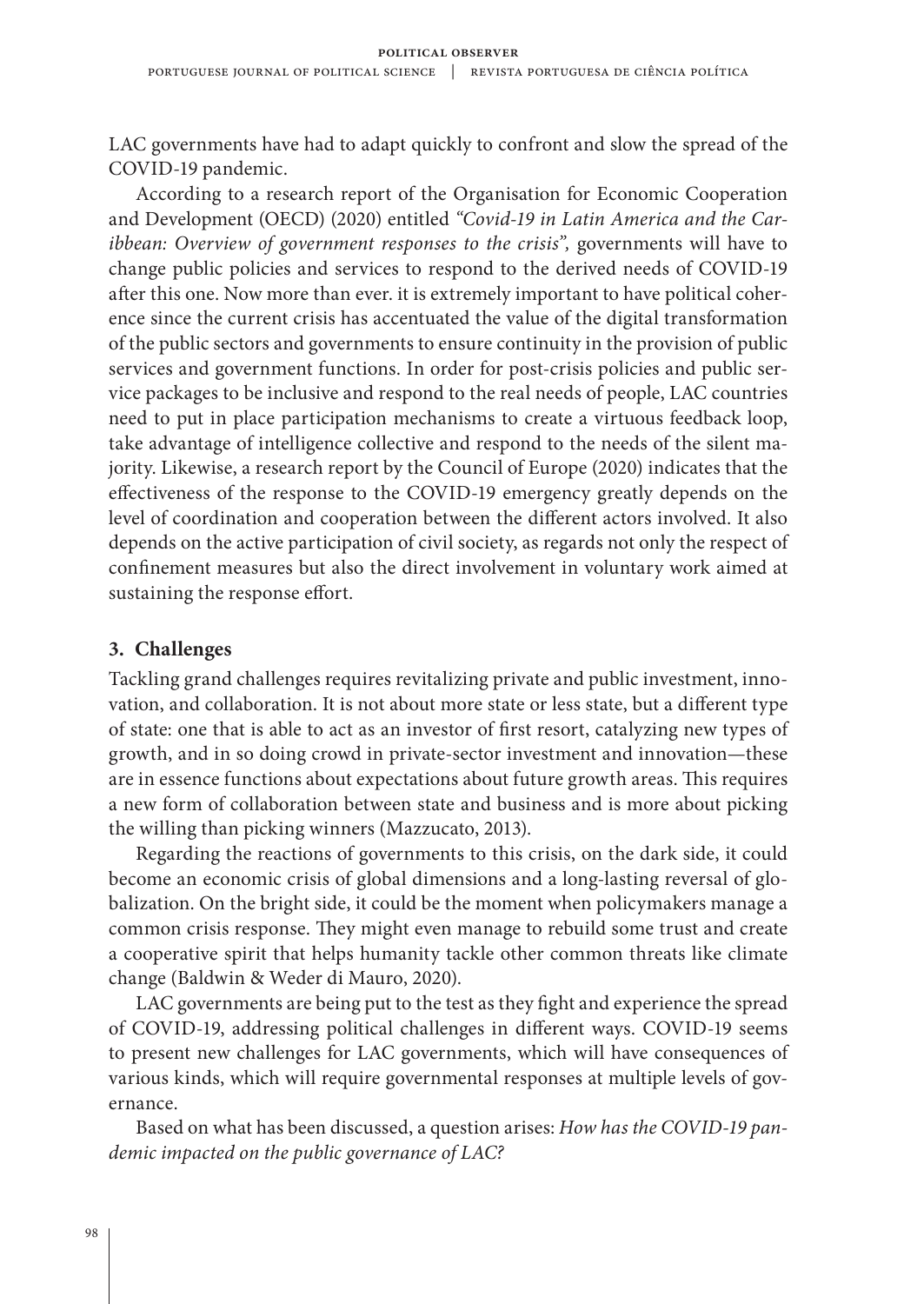In some ways, LAC governments were not prepared to handle this type of crisis, although there was an early warning for what was already happening in Europe, but the time was short to develop an adequate management capacity to face it.

In the recent research report of United Nations study (2020), already indicated above, points out that the COVID-19 pandemic is causing the worst health, economic, social, and humanitarian crisis in the region in a century, as proof of this it details the following consequences:

| Impacts             | Characteristics                                                                                                                                                                                                                                                                              |
|---------------------|----------------------------------------------------------------------------------------------------------------------------------------------------------------------------------------------------------------------------------------------------------------------------------------------|
| Health<br>impacts   | Fragmented and unequal health systems, ill-prepared to handle a health crisis of<br>this scale.                                                                                                                                                                                              |
|                     | • Lack of access to information and quality health care, especially in rural and remote<br>areas, and particularly affects indigenous peoples and rural areas.                                                                                                                               |
|                     | • Existence of prevailing inequality, with one in five urban residents in the region<br>living in slums, where overcrowding and poor access to water and sanitation<br>increase the risk of contagion.                                                                                       |
|                     | • Dependence on extra-regional imports of essential medical products for the<br>treatment of COVID-19, with less than 4% of imports coming from the region itself.                                                                                                                           |
| Economic<br>impacts | • ECLAC estimates that GDP could fall in Latin America and the Caribbean by 9.1%<br>in 2020. The external factors for this are an expected drop-in exports (20% 12), a<br>decrease in remittances to the region (around 20% 13) and lower demand in the<br>tourism sector.                   |
|                     | • The external shock is aggravated by an internal shock produced by social distancing<br>and closure measures, which mainly affect the service sector, and especially the<br>informal sector, which represents a significant part of total employment in Latin<br>America and the Caribbean. |
|                     | • Limited savings capacity of informal workers to cope with periods of inactivity, as<br>well as lack of access to income replacement mechanisms such as unemployment<br>insurance, associated with formal work.                                                                             |
|                     | • Disproportionate impact on women, who are overrepresented in informal work,<br>self-employment, and the service sector (transportation, business and social<br>services), which currently employs 78% of women in the labor market.                                                        |
| Social<br>impacts   | • The sharp drop-in economic activity is expected to raise the unemployment rate<br>from 8.1% in 2019 to 13.5% in 2020.                                                                                                                                                                      |
|                     | • The poverty rate is expected to increase by 7.0 percentage points in 2020, to 37.2%,<br>while extreme poverty is expected to increase by 4.5 percentage points, from 11.0%<br>to 15.5%, representing an increase of 28 million people.                                                     |
|                     | • The pandemic is affecting food insecurity caused by environmentally driven food<br>shortages, political upheaval, and declining purchasing power. LAC has seen a<br>nearly triple increase in the number of people requiring food assistance.                                              |
|                     | • These trends also imply a rise in inequality. The Gini index is expected to increase<br>with the pandemic by between 1.1% and 7.8% in several countries in the region.                                                                                                                     |

Table 1. Health, economic and social impacts of crisis of COVID in LAC

Source: On the basis of United Nations, 2020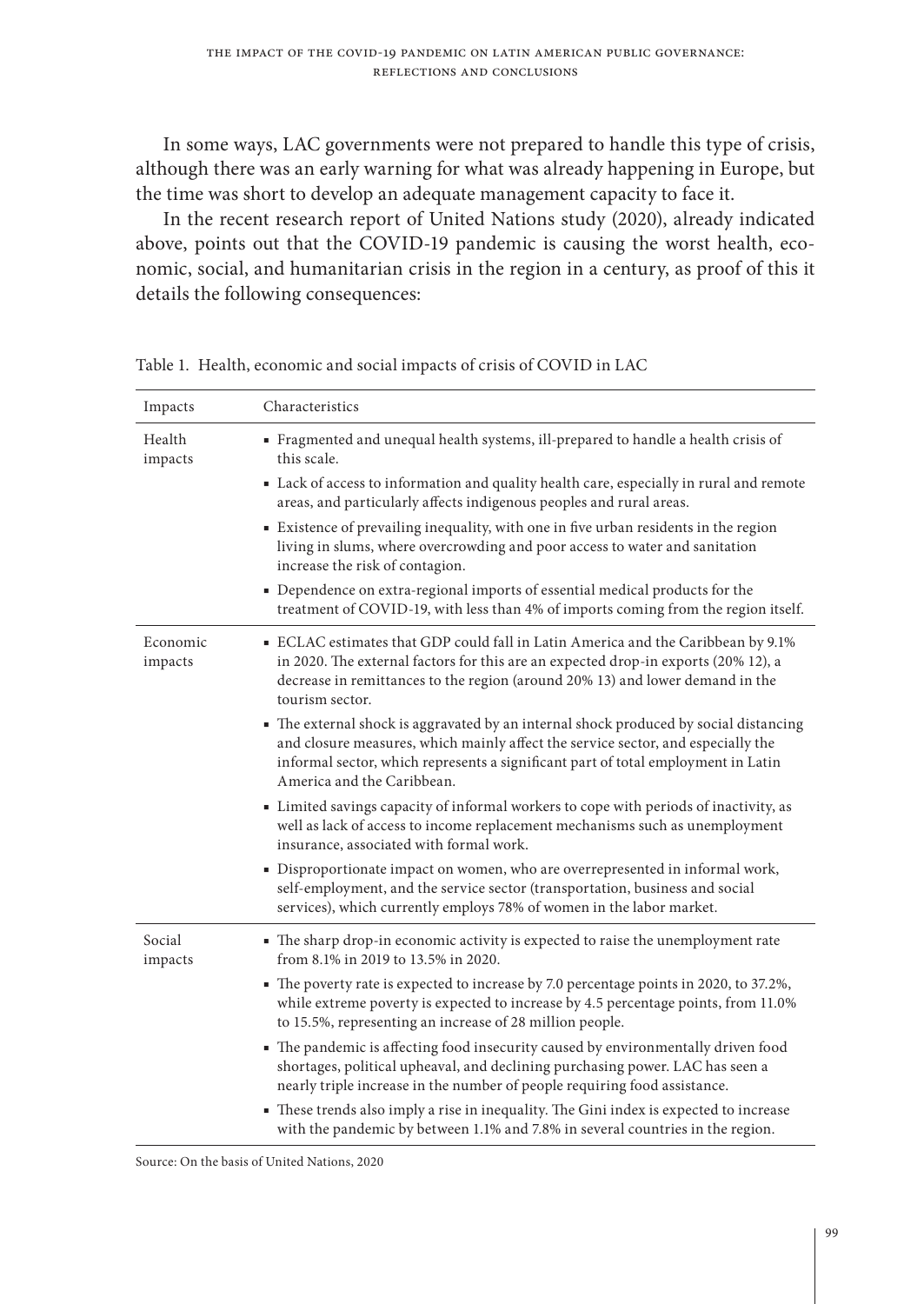The impact of the current health crisis and the measures to suspend activities required by governments to stop it have led to a radical change in our living conditions. These changes have accelerated the transformation of the public sector. The effects are being more drastic, especially in the countries most affected by the pandemic.

Therefore, we must be attentive to problems and challenges that will not lose importance. Based on this, we consider that the COVID-19 pandemic has precipitated the expansion of teleworking and technology; the weakness of the state and administrative fragmentation; the increase in social inequalities; and finally, the impact of globalization and the world order in LAC.

#### *3.1 The teleworking and technology expansion*

In the 1970s and 1980s, Jack Nilles and Allan Toffler predicted that work of the future would be relocated into or nearby employees' homes with the help of technology, called 'Telework' (Messenger and Gschwind, 2016: 195). The health crisis as a result of COVID-19 has imposed this modality for many workers around the world. However, this change presents many challenges for public institutions and their collaborators.

Campos (2020), in her article: *"The future of teleworking in the post-covid era"*, points out regarding the circumstances, they are not exactly ideal. In the first place, because apart from the stress derived from the health emergency situation, this forced landing in telework occurs in an environment of coexistence with the family unit, with children and the elderly, sharing electronic work equipment, which does not facilitate its developing. Second, because there was no prior training, a protocol on how to act, many users not used to remote work have had to adapt their work habits to a new situation, with new support and relationship systems. And the changes are not usually well received. Not to mention connectivity problems, digital divide, and lack of digital skills.

Based on this, we can point out the following challenges for public governance:

- Provide the right tools so that home-based workers can do their jobs properly.
- Increased labor flexibility, in these times, working hours require less and less presence at the physical headquarters of the company because part of the work can be done remotely, it is something that will be more and more frequent. Teleworking allows labor flexibility, not only in the distribution of tasks, but also in time management, since previously it was possible to work from a single place, instead, today, thanks to the help that ICT provide us through devices such as smartphones, tools such as zoom, google meet, etc., the work can be done from anywhere and at any time.
- Increased productivity, because by working from the comfort of their homes, workers can dedicate more time to their work as if they were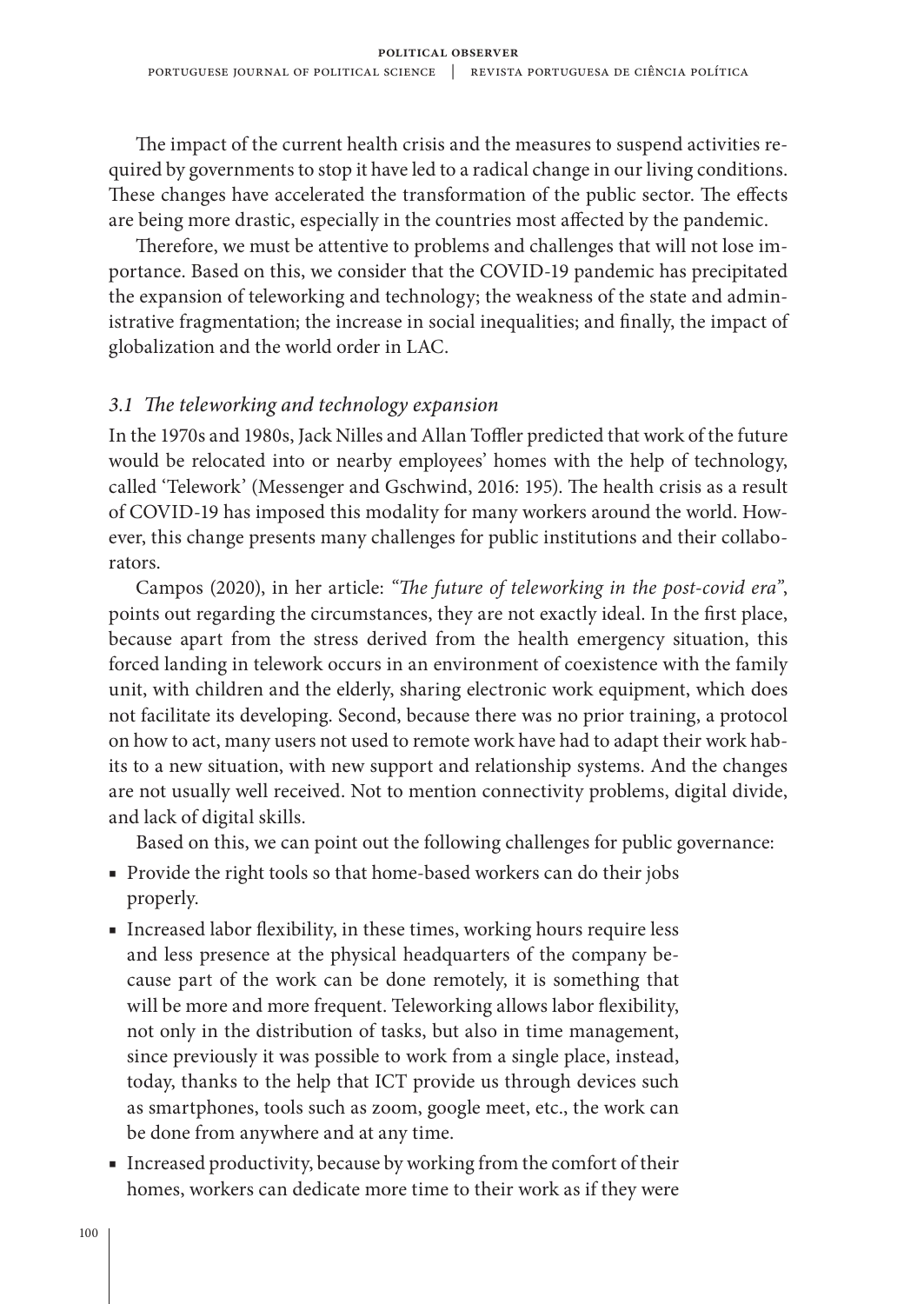in the office and it is an ideal place where conditions can be created so as not to receive distractions.

■ Reduction of expenses for the employee, for example, in travel and time; and costs for the public entity, since the work can be carried out anywhere, without the need for a physical space.

## *3.2 The weakness of the state and administrative fragmentation*

The current global health crisis has created a wide range of responses from governments at all levels to operate in a context of radical uncertainty and also to face a variety of complex health, economic and social problems, for which there are no protocols of action, for example the COVID-19 pandemic crisis, and where people's expectations for decisive government action rise, and there is a greater tolerance for concentration of power and restrictions on people's rights.

The international analyst Moisés Naim (2015) pointed out, in an interview, that power is easier to obtain, more difficult to use and easier to lose. We can demonstrate under the current prevailing health crisis, LAC governments find it difficult to use power, since the ability to guarantee well-being conditions for citizens around the coronavirus crisis is being questioned, and feared, but the lack of responsible political leadership when it is most needed has also been problematic. This is the greatest political challenge facing current governments.

The regional and local impact of the COVID-19 pandemic on public governance is highly heterogeneous, with a strong territorial dimension and significant implications for crisis management and political responses. The pandemic highlights different levels of decision-making, intervention, and effectiveness at the national and sub-national levels. This has resulted in a territorial interdependence at all levels of government, since it can be observed that, to solve complex problems, such as the COVID-19 pandemic, the participation of multiple levels of government (subnational, national, world) and of the different state (state) and non-state (private sector and civil society) actors is required.

Regarding fiscal recovery and public investment; fiscal recovery measures should be timely, targeted, and temporary (TTT), and public investment will in many cases be a suitable instrument for kick- starting economic growth (IMF, 2020a). If cuts in investment spending are to be unavoidable, they should be based on transparent criteria and minimize the negative impact on long-term growth (IFM, 2020b). The COVID-19 pandemic is producing an economic crisis that, however, could be reduced if the LAC governments, in addition to making the required spending, compensate the companies and households that are losing with the measures of social distancing and confinement. The problem is that governments are limiting their spending so that public debt does not increase. It should be noted that while the COVID-19 pandemic lasts, governments must provide resources such as protective equipment to health centers, stabilize financial institutions, pay companies to pro-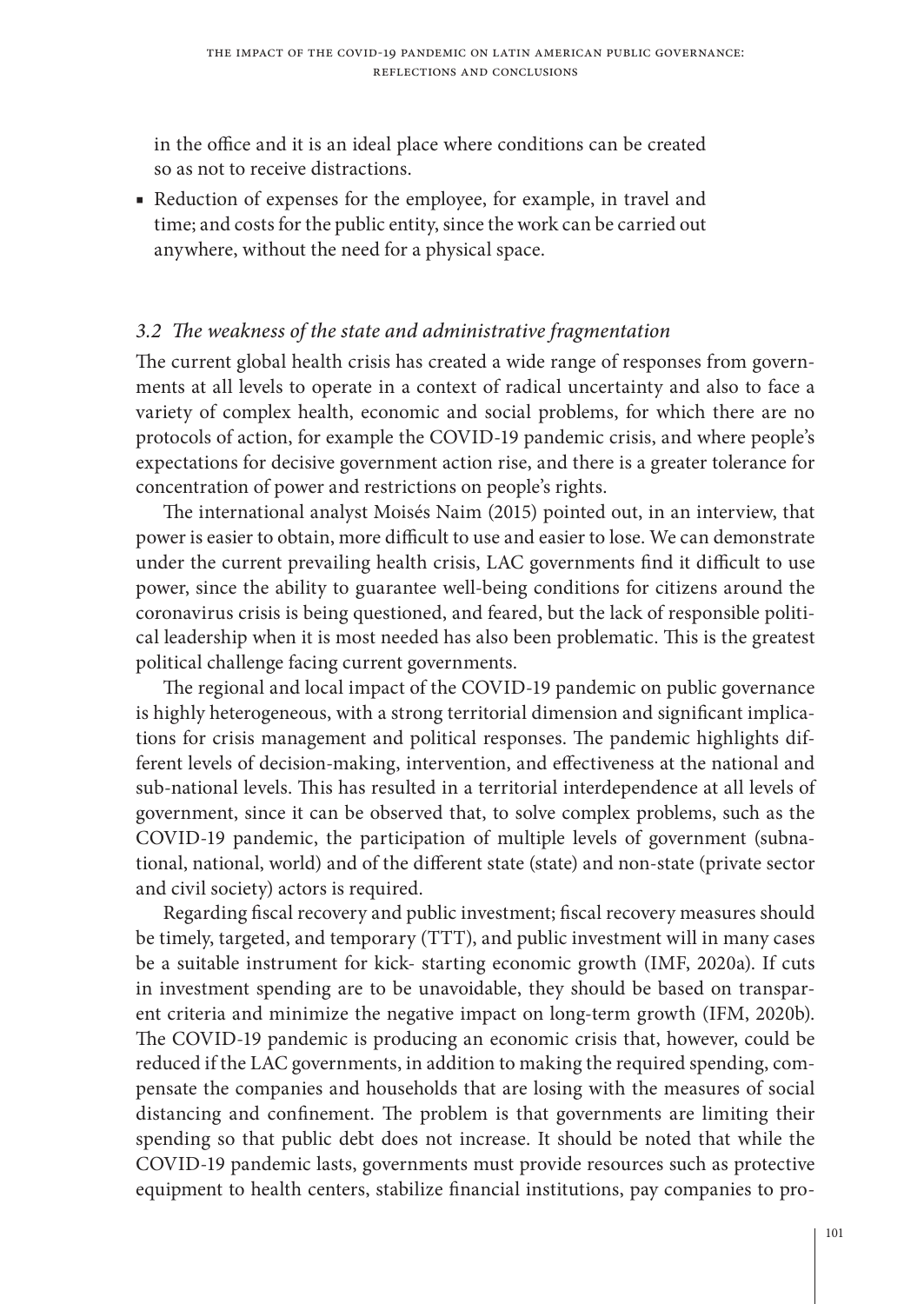vide goods and services to employees essential or provide direct monetary support to households; it could be mentioned that it is a temporary state intervention, not permanent.

As part of the urgent need to respond to the COVID-19 pandemic, governments, healthcare providers, and businesses have looked to applications of Artificial Intelligence (AI) to compensate for the unavailability of human workers. This interest has renewed the debate regarding the use of AI for the automation of work, which has been described as Intelligent Automation (IA) (Coombs, 2020). The power of AI in COVID-19 is that it is being used to generate actionable information—some of which would be impossible without AI, much more quickly than before (Block, 2020). We can point out that the COVID-19 pandemic has accelerated the use of innovative technologies. AI has accelerated dramatically not only to support work from home but mostly to help humanity to combat COVID-19 (Holland, 2020; Nguyen, 2020). AI benefits from COVID-19 as humanity accelerates AI applications and research to mitigate COVID-19 devastating impacts. Public administrations go digital to facilitate their citizens during lockdowns and social distancing. Some countries had already been digitized before COVID-19 hits. Others have a unique opportunity to transform public administration and make it converge to most developed countries (Chymis, 2020:62). During the digital era, applications will provide a substantial increase in information collected by various devices from different government sectors such as health, education, transportation, among others, which will help governments to perform well in their fight against COVID-19.

Regarding administrative fragmentation, the new administrative capacities are needed for governments to competently anticipate and manage these crises (Roberts, 2020). The repercussions of coherent responses to crises are more than operational, as consistent actions do not allow serious threats to further erode already undermined legitimacy (Carter and May, 2020).

The abrupt and brutal halt of the COVID-19 pandemic has put public service and public servants in a great quandary, forcing them not only to grapple with the fight against its spread, but also to try to manage the accompanying socio-economic consequences. Thus, we see that, on the part of the public service, they have had to find a way to create virtual spaces that facilitate interaction outside of office work and thus respond quickly to the current crisis. On the part of public servants, they have found it necessary to create new routines. Based on this, it should be noted that the great challenge facing public administrations is how to ensure that officials, once the crisis is over, return to their jobs safely and thus be able to reactivate certain services that were outside the context of the pandemic.

We can state that in the first line of battle we find from workers in the health sector to officials of social welfare entities, teachers, sanitation workers, among others, which brings to an awareness and understanding of the fundamental role that the public servant plays in these difficult times such as the COVID-19 pandemic.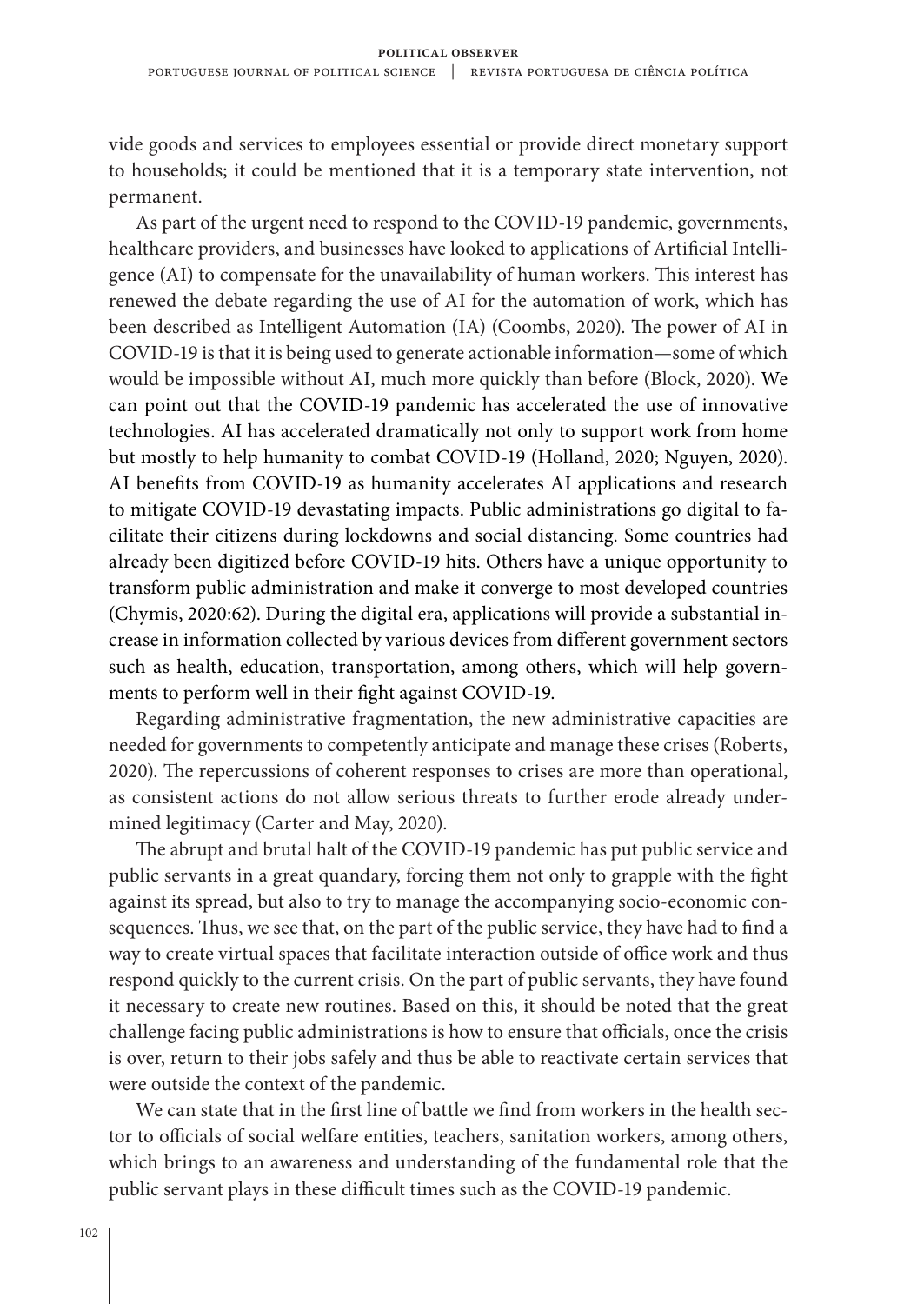Based on this, we can point out the main political challenges for public governance:

- Lack of responsible political leadership
- Bureaucratization.
- Territorial interdependence.
- Shortage of human and material resources.
- Low spending on public investment.
- Inadequate logistics, health, industrial and research infrastructure.
- Lack of capacity to solve citizen demands.
- Lack of transparency and adequate accountability.
- Conditions of employment and retirement.
- Continuity of public services.
- Automation of tasks and development of artificial intelligence (AI).

## *3.3 The increase in social inequalities*

The role that ICT have played during this health crisis has been fundamental, since it would have been impossible to survive if there were no remote work, virtual education, virtual payments, etc., with the education and health sectors being the best performing have adapted. In health, such as the creation of interactive governmental platforms for virtual medical care such as online appointments, evaluation, etc. In education, the need to continue training processes, the population has tried to adapt to the situation, despite the large gaps that still exist in terms of internet coverage, especially in rural areas. Despite all this, inequality gaps have widened even more in the region as a result of the current health crisis.

Inequalities existed along many dimensions before the health crisis, across the population and between different groups in LAC. It should be noted that the pandemic exacerbated pre-existing high levels of inequality, putting additional pressure on governments already facing growing social unrest (Forbes, 2020). Since the onset of the pandemic, the public health response in many countries in LAC, has involved many changes that have brought existing inequalities into focus.

We can point out that the COVID-19 pandemic crisis has a systemic scope, since it affects all dimensions of social life, and is projected on a global scale. It will increase the disparity between those who have more and those who have less. It has disproportionately affected vulnerable populations in LAC.

According to a research report of OECD (2020), indicated above, the LAC region faces many social challenges for public governance like the Informality in the labor sector and lack of universal safety nets for informal or low-skilled workers; the deep social discontent of an emerging middle class, and persistent vulnerability at risk of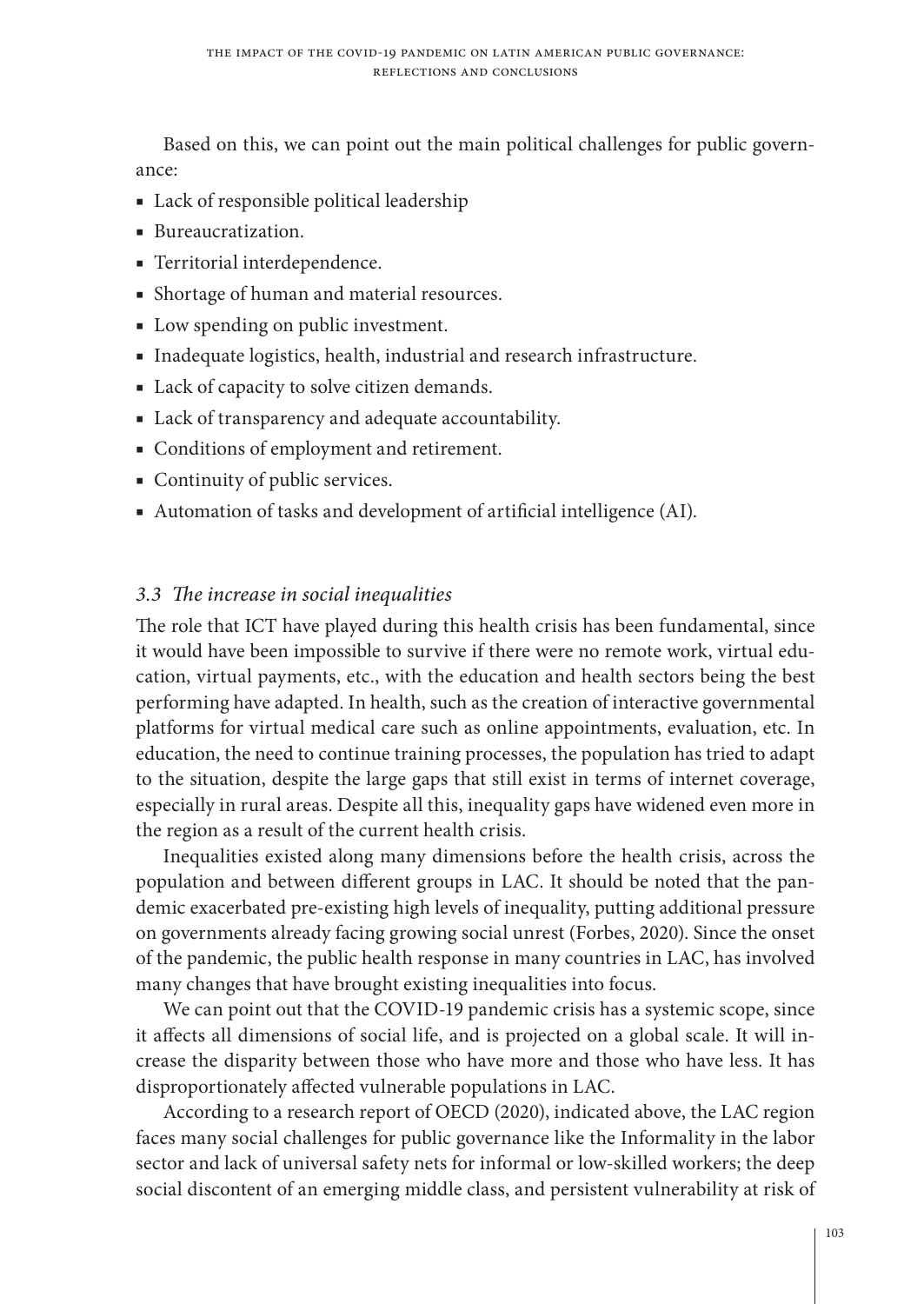poverty; the increased scarcity and competition for resources; and vulnerable populations with the highest levels of informality.

Based on this, we can point out the main social challenges for public governance:

- Health conditions and access to medical care.
- Educational and digital gap.
- Loss of work
- Informality in the labor sector and lack of universal safety nets.
- Social discontent and frustrated aspirations of an emergency middle class.
- Increased scarcity and competition for resources by groups or communities who have and those who have not.

## *3.4 The Impact of Globalization and the World Order in LAC*

The former US secretary of state Henry Kissinger (2020) in his article *"The Coronavirus Pandemic Will Forever Alter the World Order"*, points out that the Leaders are dealing with the crisis on a largely national basis, but the virus's society-dissolving effects do not recognize borders. While the assault on human health will—hopefully—be temporary, the political and economic upheaval it has unleashed could last for generations. No country, not even the U.S., can in a purely national effort overcome the virus. Addressing the necessities of the moment must ultimately be coupled with a global collaborative vision and program. If we cannot do both in tandem, we will face the worst of each.

The globalization of the last 20 years is already part of our daily economic and social model. This phenomenon is defined as a historical process that describes the changes that have been taking place in the world, the same that have had both positive and negative impacts and that in turn connect distant societies in a kind of global village. (Guillermo, 2016). Likewise, we can state that the current health crisis and the COVID-19 pandemic have led to the emergence of global risks, what Beck called *"the global risk society".*

We can point out that these global risks, witnessed during the current health crisis, have led us to a level of total uncertainty in international affairs, which could produce a process of deglobalization. The political and economic consequences of the COVID-19 pandemic will be massive, as it will deal a major blow to globalization. Based on this, it faces the following challenges for public governance:

■ With the closing of the borders, there has been a resurgence of the walled city, with different consequences for the citizens of each country, which is leading us towards a new world order. We can state that we are *"coronavirus citizens",* that is, citizens confined in closed governments, with fear and uncertainty.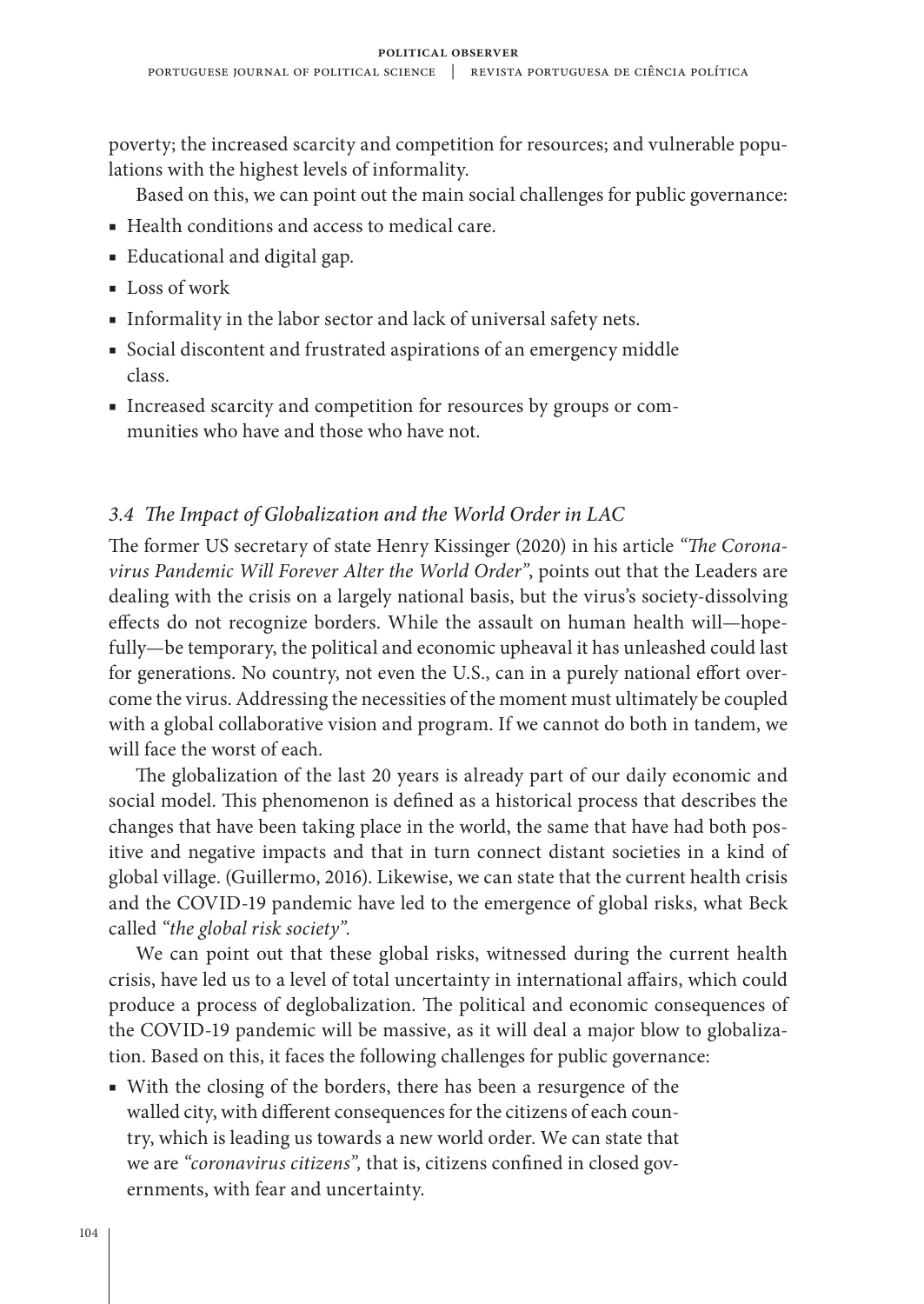- There is a high probability that the pandemic will not only introduce new patterns of world trade, but also affect trade relations, with the consequence that some economies will be winners and other losers, since the present crisis is forcing the closure of companies around the world and is restricting the movement of people and goods, which threatens the global trade in goods and services.
- The reduction of interdependence, the crisis has highlighted the risks of overdependence in production and supply chains worldwide, which will result in a kind of renationalization of production, that is, governments will re-evaluate their production policies for certain items and thus not depend on third parties, especially China.
- Return of the strong state and nationalist leadership, since many governments in the region, with an authoritarian past, will be able to use these means to use emergency and national security powers to consolidate and/or abuse power. As a result, democracy, rule of law, and personal liberties will suffer a significant blow. we mean a kind of pandemic populism.
- The international community's lack of capacity and will to address collective challenges has been limited.

Acceleration of the changes that had been taking place in society, but more slowly.

## **4. Conclusions**

Crisis response and management shares an immediate interdependence with (1) public policies, including the content of previously and newly adopted public policies, (2) the interactions of individuals, groups, coalitions, and networks, and (3) contextual conditions, including income levels, local interactions, and global-level decisions (Weible et al 2020:228).

The COVID-19 pandemic has forced us to rethink governance, where it has forced governments to tackle many new and unprecedented challenges. The role of the state must be redefined for its empowerment so that it can intervene effectively. Likewise, our way of coexistence will change, both within states and among them.

The success of LAC governments in overcoming the current health crisis and its economic and social effects will depend on whether we recognize our real interest in cooperating multilaterally on the great regional problems that we face, only then will it have served a useful purpose.

In dealing with the pandemic and its socioeconomic impact on LAC nations, countries need strong, agile, and well-linked public administrations, not only to respond to this health crisis, but also to continue routine and necessary state functions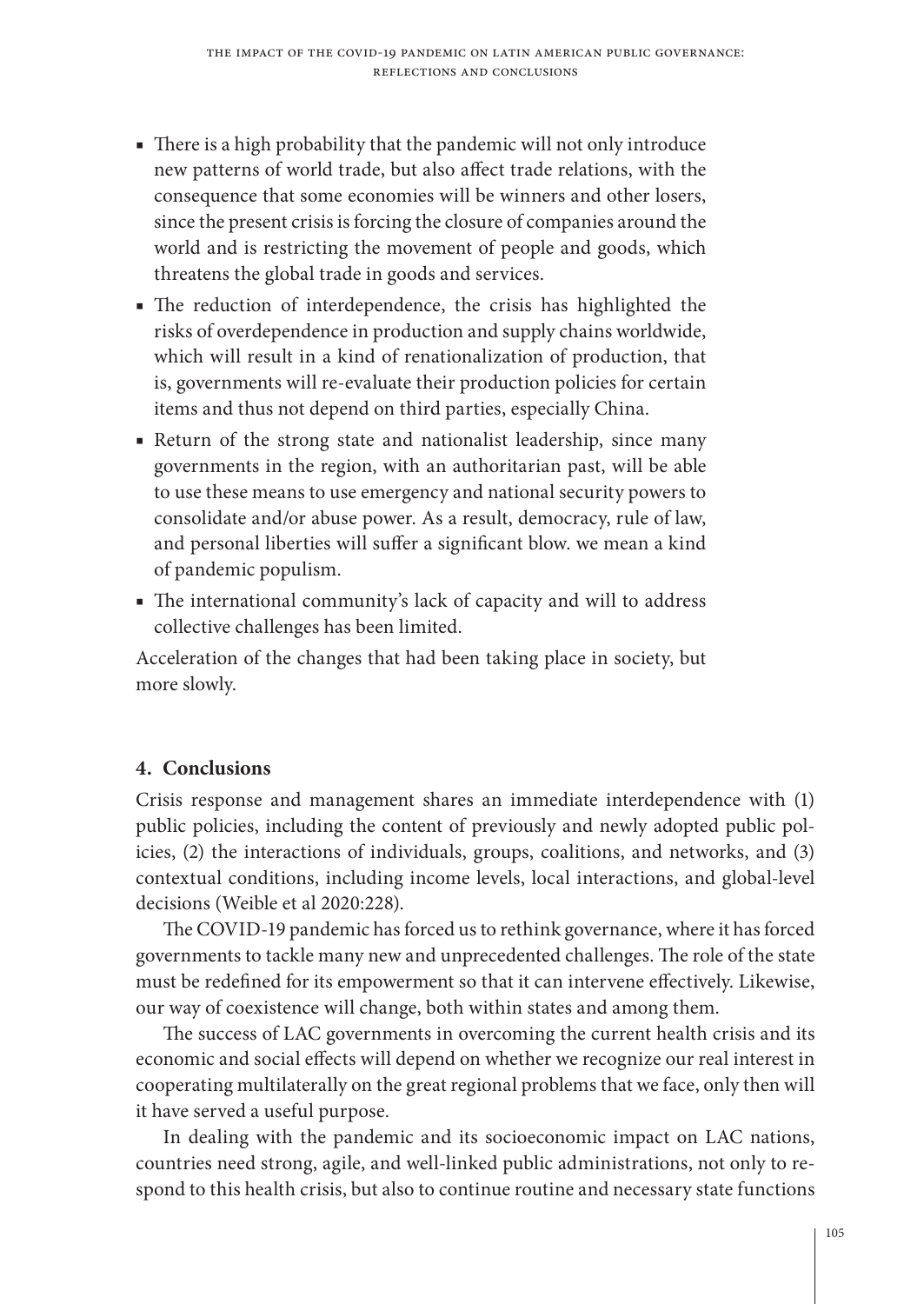under rapidly changing conditions. To achieve this, we can point out, based on what is discussed in this work, the following conclusions:

- Promotion of an innovative administration, adapting various mechanisms of control, regulation, policy design and management of public services to situations difficult to anticipate, such as the current crisis.
- Promotion of public spending for the better development of public services, which should cease to be variables for budgetary adjustment.
- Strengthening public services to meet citizen demands, maintaining resilience, and building a more efficient and responsive public service, allocating resources to improvement policies and giving continuity to the management of public policies.
- De-bureaucratization of public administration at all levels, making administration more flexible and more agile.
- Implementation of artificial intelligence, the same that could enhance the development and capacity of effective governance processes, solving complex problems such as health, education, inequality, etc., overcoming the cognitive gap and incorporating quality human talent.
- More open and collaborative governance, promoting inter-administrative collaboration through a multi-level governance system; more transparent, through accountability and open to social scrutiny, and also self-sufficient and strategic, since the objective of collaborative governance is to bring together and align various public sector bodies from different levels of government and areas of policies.
- Strong, collaborative political leadership and effective government coordination are necessary to handle these times of crisis, since collaborative leadership emphasizes the ability of leaders to gather forms of expertise, leaving aside the traditional, and thus have the possibility of reaching concerted policies in terms of regional governance.
- Preparation for the IV Industrial Revolution, marked by the convergence of digital, physical, and biological technologies such as robotics, teleworking, artificial intelligence, quantum computing, etc.

Data de receção: 10/09/2020 Data de aprovação: 18/05/2021

## **Acknowledgements**

To *Cátedra 7: Asuntos Públicos y Gobierno Consultoría*, for the support provided for the execution of this research.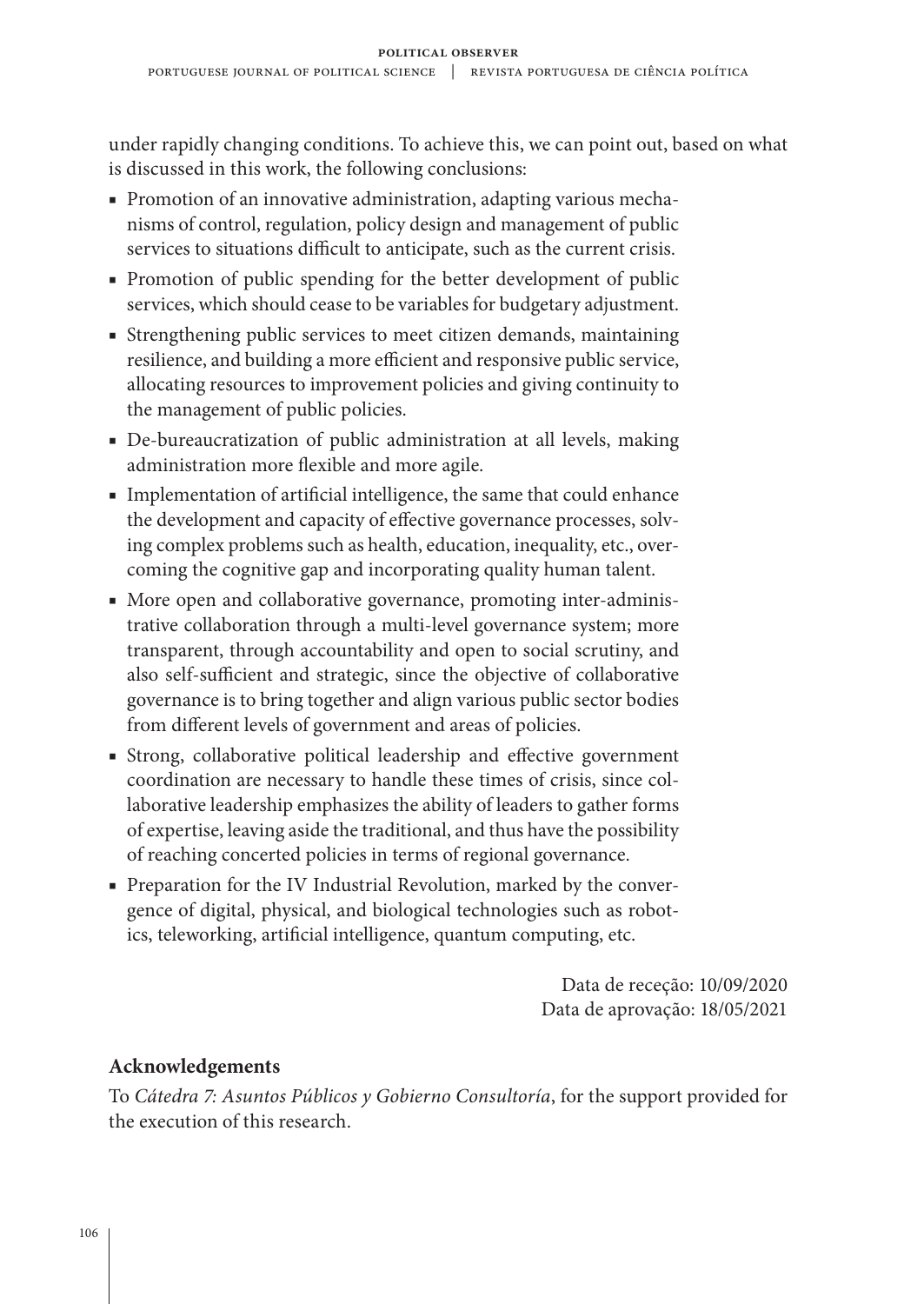#### **References**

- Baldwin, R., & Weder Di Mauro, B. (Edits.). (2020). Economics in the time of Covid-19 (Vol. Voxeu.Org). Cepr. Available at https://voxeu.org/article/economics-time-covid-19-new-ebook
- Block, J. (2020). COVID-19 puts spotlight on artificial intelligence. *Website.* Available at https:// www.genengnews.com/gen-edge/covid-19-puts-spotlight-on-artificial-intelligence/
- Campos Acuña, C. (2020). El future del teletrabajo en la era post-covid. *Website*. Available at https://concepcioncampos.org/el-futuro-del-teletrabajo-en-la-era-post-covid/
- Carter, D. P., May, P. J. (2020). Making sense of the U.S. Covid-19 pandemic response: A policy regime perspective. Administrative Theory & Praxis, 42, 265–277. Website. Available at https://doi.org/10.1080/10841806.2020.1758991
- Christensen, T., Laegreid, P., Rykkja, L. H. (2016). Organizing for crisis management: Building governance capacity and legitimacy. *Public Administration Review*, 76(6), 887–897.
- Chymis, A. (2020). Artificial Intelligence in the post-COVID-19 era. *Homo Vitualis,* 3(2), 62.
- Coombs, C. (2020). Will COVID-19 be the tipping point for the Intelligent Automation of work? A review of the debate and implications for research. *Website.* Available at https:// www.sciencedirect.com/science/article/pii/S0268401220310100
- Council of Europe (2020). Democratic Governance and COVID-19. *Website*. Available at https://www.coe.int/en/web/good-governance/covid-19-response
- Dahl, R. A. & Tufte, E. R. (1973). *Size and Democracy*. Stanford, CA: Stanford University Press.
- Forbes (2020). *El encierro imposible de América Latina: cuando la cuarentena es un lujo*. Website. Available at https://forbescentroamerica.com/2020/09/02/el-encierro-imposible-de-america-latina-cuando-la-cuarentena-es-un-lujo/ (consultado el 13 de mayo de 2021).
- Guillermo Girao, A. (2016).0 *Globalización, Estado-nación y seguridad: amenazas inminentes*. Ica: Imprenta Gráfica D'Color. E.I.R.L.
- Holland, G. (2020). COVID-19: Accelerating digital transformation in uncertain times. KPMG. *Website.* Available at https://home.kpmg/au/en/home/insights/2020/05/covid-19-cio- -insights-accelerating-digital-transformation.html
- International Monetary Fund (2020a). Greening the Recovery. *IMF Special Series on COVID-19*, April 20, 2020
- International Monetary Fund (2020b). Managing Public Investment Spending During the Crisis. *IMF Special Series on COVID-19*, May 11, 2020
- Janssen, M., van der Voort, H. (2020). Agile and adaptive governance in crisis response: Lessons from the COVID-19 pandemic. *Website.* Available at https://www.sciencedirect.com/ science/article/pii/S0268401220309944#!
- Kissinger, H (2020) The Coronavirus Pandemic Will Forever Alter the World Order. *Website.* Copyright © 2020 Dow Jones & Company, Inc. All Rights Reserved. *Website.* Available at http://cn3.uscnpm.org/Uploads/kindeditor/file/20200406/Henry%20Kissinger\_The%20Coronavirus%20Pandemic%20Will%20Forever%20Alter%20the%20 World%20Order%20-%20WSJ(2).pdf
- Mazzucato, M. (2013). *The Entrepreneurial State: Debunking Public vs Private Sector Myths*. London: Anthem Press.